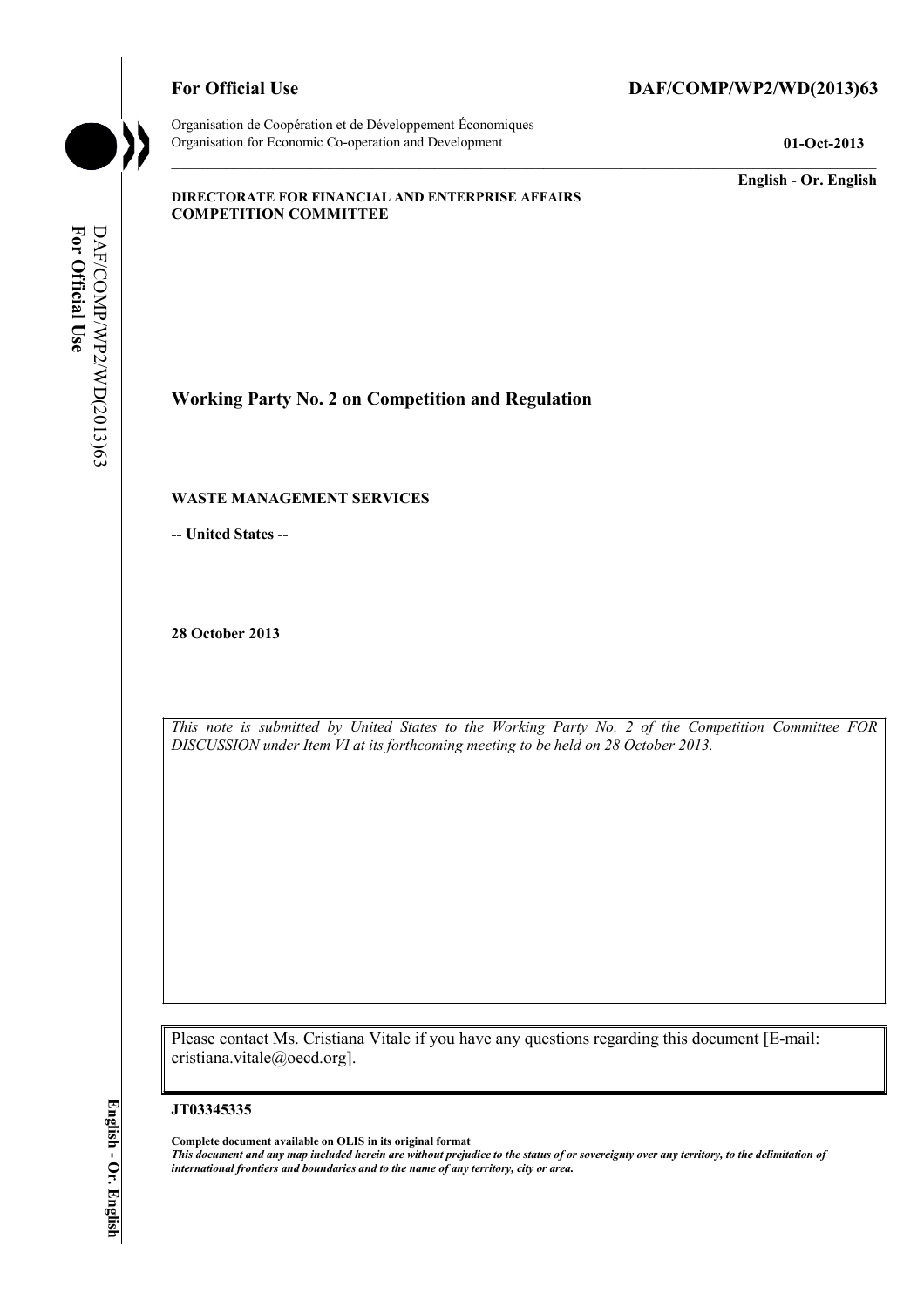DAF/COMP/WP2/WD(2013)63

## **WASTE MANAGEMENT SERVICES**

### **− United States −**

## **1. Introduction**

 analyzing competition issues in the waste industry. Most investigations involve merger reviews, but the 1. The United States Department of Justice Antitrust Division (DOJ) has extensive experience agency also has conducted investigations of anticompetitive practices and conduct, as well as criminal investigations involving instances of bid-rigging and market allocation. The DOJ has reviewed a variety of relevant product markets in the waste industry, including municipal solid waste disposal; small container commercial waste collection; municipal waste collection (i.e., residential/commercial waste collection for a municipality, county, or solid waste district); medical waste collection and disposal; construction and demolition waste disposal; hazardous waste disposal; and recyclables collection.

 2. The analytical framework for waste industry merger investigations in the last ten years has remained largely unchanged and follows the framework and methodologies described in the 2010 Horizontal Merger Guidelines.<sup>1</sup> The focus of the DOJ's investigations has been to assess the competitive effect of a particular transaction or business practice. Defining the relevant market assists the agency in this assessment. The DOJ evaluates both horizontal effects (including coordinated and unilateral theories) and vertical effects, as appropriate.

# **2. Analysis of Important Waste Industry Markets**

# *2.1. Municipal Solid Waste Disposal*

 $\overline{a}$ 

3. Municipal solid waste (MSW) is putrescible solid waste commonly generated by households and businesses that does not require special handling. In the United States, the processing, storage, transportation and lawful disposal of MSW is regulated by overlapping federal, state and local environmental, zoning, and public health laws. Disposal of MSW outside of a lawfully permitted facility (i.e., illegal dumping) is subject to strict penalties. Thus, waste collection firms (i.e., haulers) typically have three options for the lawful disposal of MSW: direct haul to a landfill, transfer station<sup>2</sup> or incinerator.<sup>3</sup>

4. The DOJ typically has defined a single market for MSW disposal, which includes all of the disposal options within the direct-haul distance of the haulers' routes. In evaluating a merger, the agency uses a fact-specific process to assess whether a hypothetical monopolist of a given set of permitted disposal sites profitably could impose a small but significant, nontransitory increase in price on customers (local

<sup>1</sup>*Available at* http://www.justice.gov/atr/public/guidelines/hmg-2010.html; http://www.ftc.gov/os/2010/08/100819hmg.pdf.

<sup>&</sup>lt;sup>2</sup> At a transfer station, MSW is stored temporarily and consolidated for bulk shipment in tractor trailers (or railcars) to a more distant landfill for ultimate disposal.

<sup>&</sup>lt;sup>3</sup> Approximately 90 incinerators currently operate in the United States. Development of new incinerators has been slow due to environmental concerns and unfavorable economics.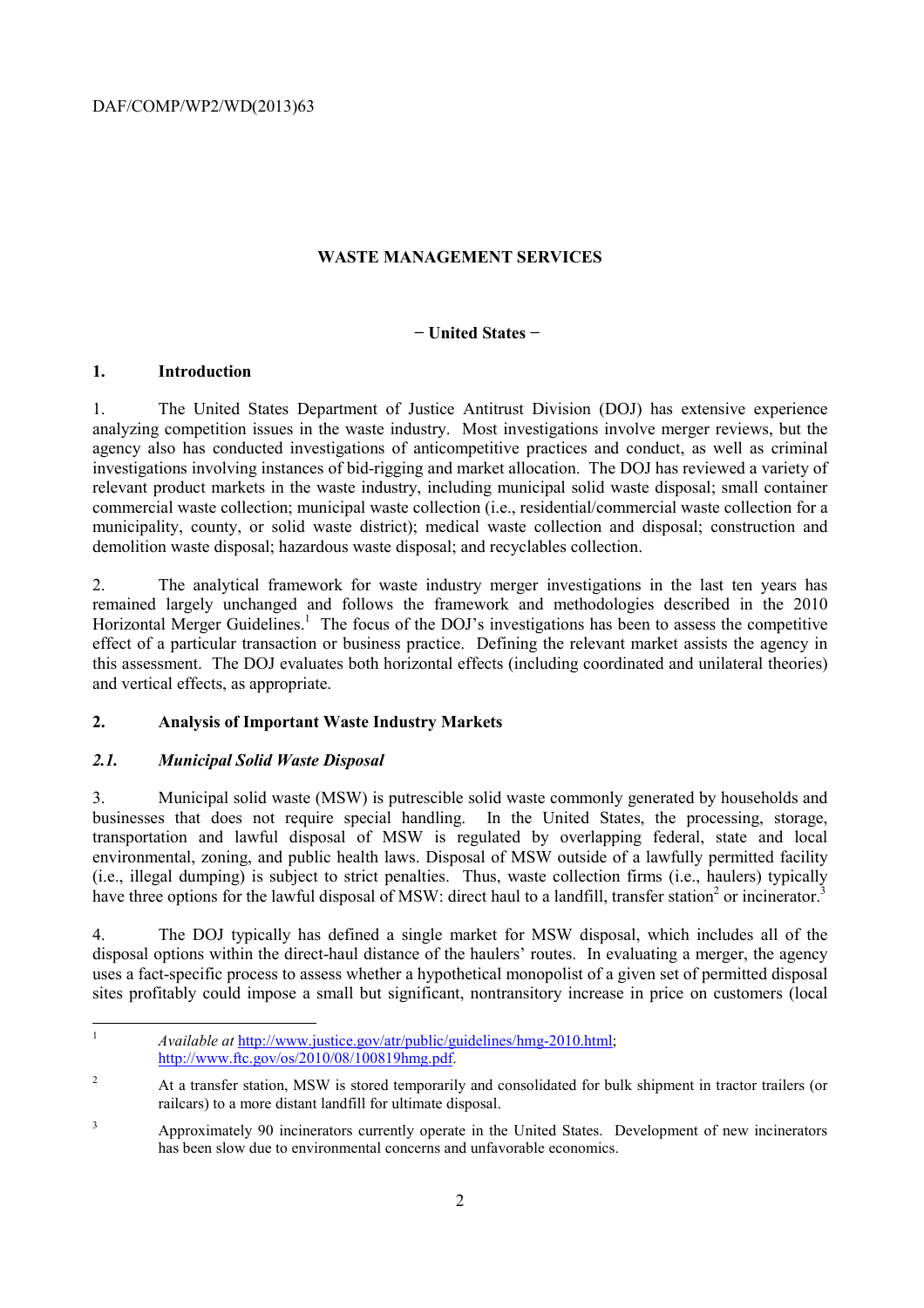haulers of MSW) because, other than a permitted disposal facility, there is no lawful alternative for disposal of MSW.

In the DOJ's experience, the geographic market for direct-haul disposal is local or regional. 5. In the DOJ's experience, the geographic market for direct-haul disposal is local or regional. Consistent with cost-minimization, haulers prefer to minimize the time spent away from the collection route and driving to the disposal site. Depending on the particular facts, the direct-haul market consists of transfer stations, incinerators, and/or landfills. When the direct-haul market consists only of landfills, the direct-haul market and the ultimate disposal market coincide. In areas with transfer stations and incinerators, the ultimate disposal market may differ from the direct-haul market. Landfills that are too far away from haulers' routes to compete in the direct-haul market nonetheless may compete in the ultimate disposal market. Landfills in or near cities may participate in the direct-haul disposal market against transfer stations as well as in the ultimate disposal market. The agency has observed that disposal markets may extend 25 to 35 miles from the collection routes. Additionally, DOJ has recognized that landfills located hundreds of miles away from local collection routes may compete in certain disposal markets through transfer stations. Price discrimination based on customer location is prevalent in the waste disposal business. Under-utilized landfills that are distant from population centers may offer significantly lower prices to distant haulers or transfer stations, in order to attract "long-haul" waste. A relevant question for antitrust analysis is whether such distant landfills can accept waste volumes sufficient to constrain the prices of disposal sites closer to local collection routes. Given the character of competition in these markets, geographic markets are defined based on the location of demand rather than the location of disposal facilities.

 haulers), that will likely permit the combined firm to unilaterally impose an anticompetitive price increase. 6. Typically, the DOJ evaluates whether a merger of two MSW disposal firms will likely have unilateral anticompetitive effects. The agency assesses whether, post-merger, the combined firm will possess market power derived from its locational advantage over a set of disposal customers (waste The agency must assess the competitive significance of alternative disposal sites, including any capacity constraints faced by such disposal sites. The agency also may consider the possibility of coordinated effects. The primary competitive concerns in MSW hauling and disposal markets are customer or territorial allocation and large (e.g., municipal) contract bid rigging. MSW hauling and disposal markets often lack transparent pricing and other indicia associated with agreements on price.

 some heavily populated areas, virtually impossible, because of permitting restrictions for waste disposal. zoning and environmental regulators and local residents concerned about noise, traffic, and odors. In the 7. Experience shows that entry into MSW disposal markets can be costly, time-consuming and, in Stringent environmental regulation of landfills in many areas has restricted the permitting and construction of additional landfills. Market entry through a transfer station in many areas is much easier because the waste is stored only temporarily, although even transfer stations can face significant obstacles from local United States, there are disparities among state and local environmental and zoning regulation. Thus, each investigation requires a careful, fact-specific inquiry into the entry barriers and the capacity of potential entrants in a particular region or local market.

8. In 2008, the DOJ reviewed the merger of Allied Waste, Inc. and Republic Services, Inc., which were the second and third-largest waste companies in the United States at the time. Each firm operated in hundreds of geographic areas and had thousands of collection routes and hundreds of transfer stations and landfills. The agency conducted an extensive, fact-intensive inquiry and reviewed dozens of candidate disposal markets in which the merging parties owned overlapping disposal assets. The geographic size of each market varied according to the circumstances of each geographic area. Ultimately, the DOJ concluded that, absent intervention, the merger would likely reduce competition substantially in 13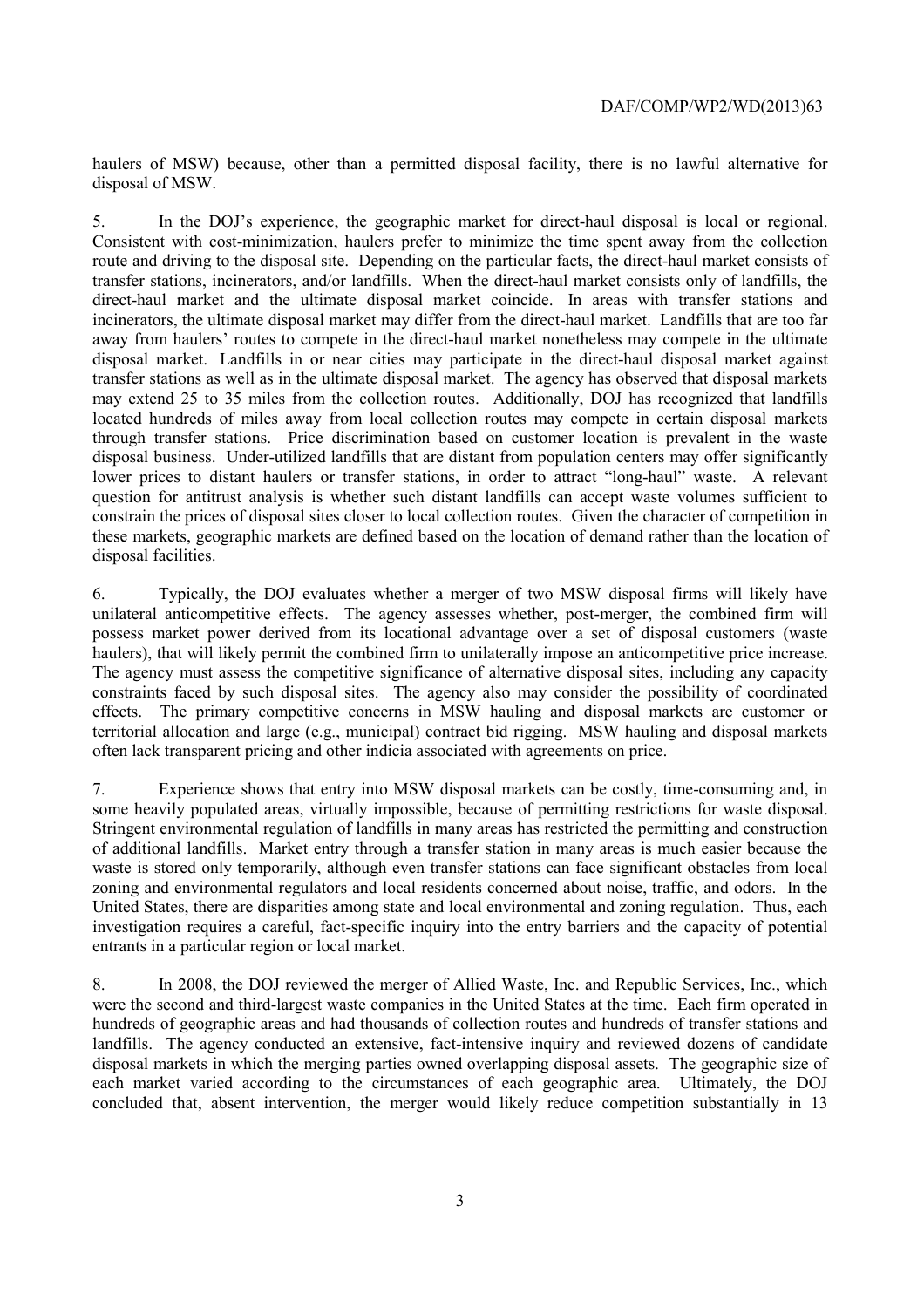# DAF/COMP/WP2/WD(2013)63

Worth, Houston, Los Angeles, and the San Francisco Bay area.<sup>4</sup> separate MSW disposal markets across the country, including major metropolitan areas such as Dallas-Fort

# *2.2. Small Container Commercial Waste Collection*

9. The DOJ traditionally has focused on small container commercial municipal solid waste (SCCW) collection as an area of concern in mergers and conduct investigations. The containers are "dumpsters" with two to eight cubic yards of capacity that are serviced by a front-end load truck and typically are used by restaurants and small businesses. Operation of a front-end load truck requires only one person, the driver, because the collection process is automated. Other types of trucks, such as rear-end load trucks, entail greater costs because more labor is required. With *residential* collection, containers are relatively small. With *industrial* collection, containers are much larger, and service is less frequent. Given their costs for the volume generated by commercial customers, residential and industrial collection would not be viable alternatives if a hypothetical SCCW collection monopolist were to impose a small but significant nontransitory increase in price. Therefore, in merger investigations, SCCW is a distinct product market for antitrust analysis.

 prices. The denser the route, the greater the efficiencies. For a hauler already servicing a particular street, 10. The DOJ has found that SCCW collection geographic markets are local. A hauler needs route density for economic viability. The operating costs of front-end load trucks, along with transportation costs, especially with high gas prices, make geographically expansive routes costly. Large collection companies frequently have the lowest costs because they have higher route density and lower disposal the cost of servicing an additional customer on that street is merely the cost of an additional lift.

 11. When reviewing mergers or non-merger conduct, the DOJ evaluates both horizontal and vertical effects of a given merger or practice, as appropriate under the specific facts and circumstances of the case. A firm that owns all or most of the local disposal sites potentially may limit its rivals' abilities to compete for collection and limit potential collection entry, because disposal costs are approximately 30 percent of SCCW collection costs. Based on the DOJ's experience in the industry, the DOJ often will analyze the ability and incentive of firms that are vertically integrated in collection and disposal to raise rivals' costs, or to discipline or squeeze unintegrated collection firms.

 areas where two merging firms are close substitutes, it is more likely that the merged firm will have the 12. A firm with a substantial share of the local collection routes may be able to increase prices unilaterally to its collection customers. The removal of a similarly situated low-cost competitor likely will soften price competition. The remaining higher-cost competitors are less likely to constrain prices. In post-merger incentive and ability to unilaterally raise collection prices.

13. Without access to disposal at competitive rates, entry into a SCCW collection market is extremely difficult. If vertically integrated companies own landfills and transfer stations, they may have less incentive to make cost-effective disposal available to their hauling competitors. On the other hand, haulers with significant waste volumes under contract often can obtain competitive disposal rates from MSW disposal firms seeking to attract waste to their sites.

 14. Even with available disposal sites, entry and expansion into SCCW collection are difficult. The collection accounts by selectively offering discounts to the accounts that the new entrant is soliciting. cost of customer acquisition can be high because larger haulers have dense routes that make them more efficient and an incumbent hauler can price discriminate. An incumbent hauler often can retain existing

 4

*See United States and Plaintiff States v. Republic Services, Inc. et al*., No. 1:08-cv-02076 (D.D.C), Competitive Impact Statement (Dec. 3, 2008) [hereinafter "*Republic/Allied*"].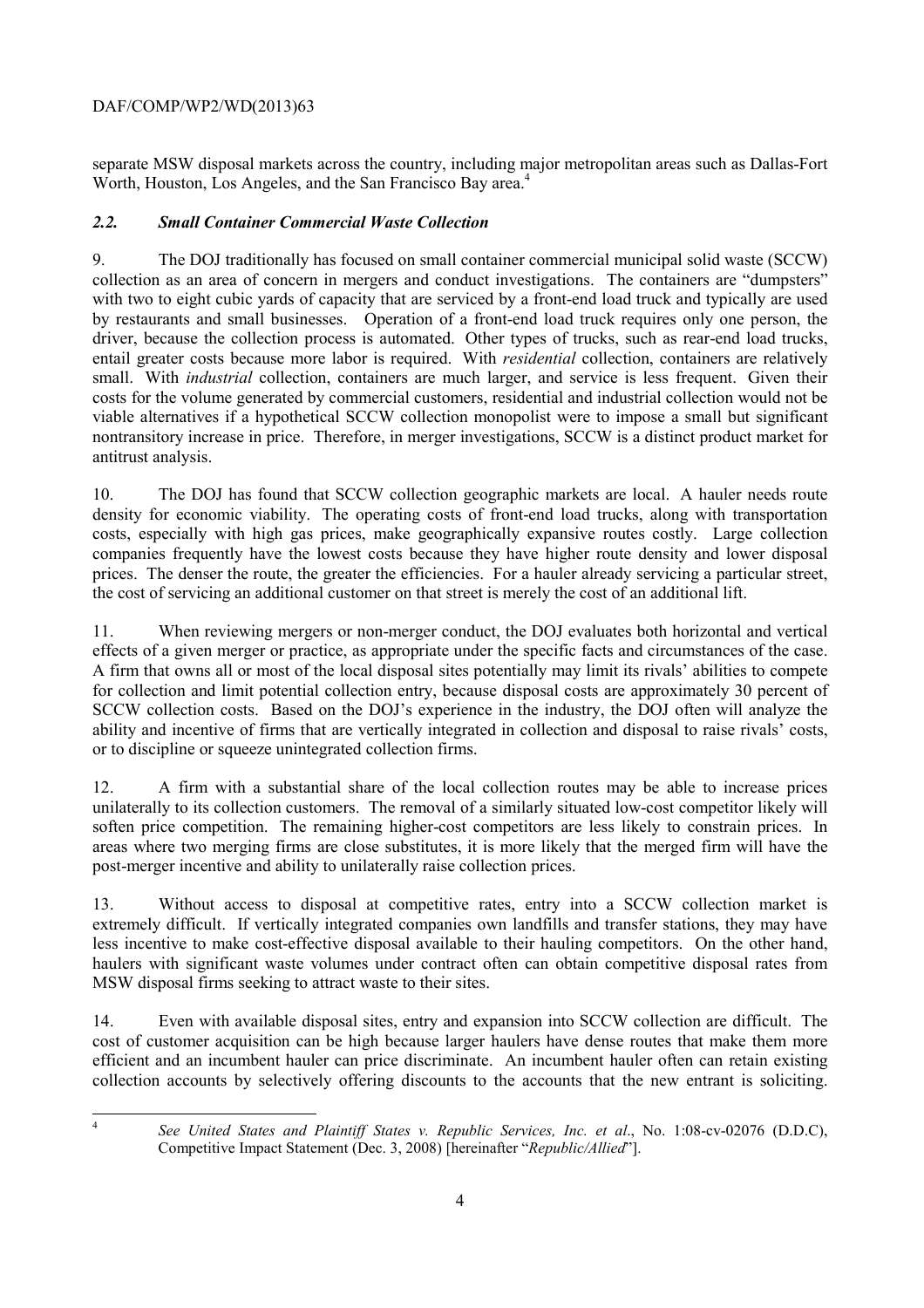period.<sup>5</sup> For these reasons, the DOJ has found that entry into SCCW collection is rarely *de novo*. Instead, Large integrated haulers often use contract provisions that can make entry difficult, including long-term contracts, evergreen provisions and liquidated damages provisions for termination outside a particular time entry usually is accomplished through the acquisition of existing routes and collection customer contracts.<sup>6</sup>

15. In *Republic/Allied,* the DOJ undertook an extensive investigation of dozens of geographic areas where the merging firms' SCCW collection operations overlapped. In each area of overlap, the agency evaluated the market shares of the merging firms, the number and competitive significance of other competitors, and the possibility of entry and/or repositioning by existing firms. The DOJ concluded that the merger would likely reduce substantially competition for SCCW collection in nine different geographic areas.

# *2.3. Remedies*

 $\overline{a}$ 

tailor "remedies that effectively resolve the competitive concerns and protect the competitive process."<sup>8</sup> 16. In cases where competitive harm is likely to occur, the DOJ engages in a fact-intensive analysis to tailor an effective remedy for the anticompetitive harm. In most cases involving horizontal mergers, the DOJ prefers structural remedies to standalone conduct remedies.<sup>7</sup> Structural remedies are presumed to be more effective and are easier to administer than ongoing conduct remedies. However, DOJ's aim is to Under some circumstances, however, a conduct remedy or a combination of structural and conduct remedies will be appropriate.<sup>9</sup>

 collection. To preserve competition in disposal markets, the DOJ has required divestiture of landfills and/or transfer stations. To preserve competition in local SCCW collection markets, the DOJ has required 17. In merger cases in the waste industry, the DOJ often requires "clean sweep" divestitures of one of the merging firm's assets in a relevant geographic market to preserve competition in disposal and the divestiture of routes and supporting infrastructure, such as specialized front-end load trucks and associated garages.

investigation of merger and non-merger conduct affecting competition in the waste industry. 18. In *Republic/Allied*, for example, the DOJ obtained relief in 13 MSW disposal markets and nine SCCW collection markets. In most geographic areas, the DOJ obtained a "clean sweep" divestiture of one of the merging firms' assets in the area. In certain other areas, this was not necessary to remedy the competitive harm alleged. The DOJ used a flexible and fact-driven approach to relief. The *Republic/Allied* case demonstrates the fact-intensive inquiry used to identify and redress competitive harm arising from the merger of competing firms. The DOJ continues to employ this approach in its

19. Conduct remedies require more administrative time to monitor and enforce but have been used in certain circumstances in lieu of structural remedies, or in some cases, to aid the effectiveness of a

<sup>5</sup> Evergreen provisions in contracts provide for the automatic renewal of the contract unless prior notice to terminate the contract has been given.

<sup>&</sup>lt;sup>6</sup> While modern antitrust review considers valid efficiency effects, they have been raised in only a limited number of recent Division merger investigations in the waste industry.

<sup>7</sup> Antitrust Division Policy Guide on Merger Remedies (June 2011), *available at*  http://www.justice.gov/atr/public/guidelines/272350.pdf.

<sup>8</sup> Bill Baer, Assistant Attorney General, U.S. Department of Justice, "Remedies Matter: The Importance of Achieving Effective Antitrust Outcomes," (Sept. 25, 2013), *available at*  http://www.justice.gov/atr/public/speeches/300930.pdf, at 2.

<sup>9</sup> Antitrust Division Policy Guide on Merger Remedies, *supra* note 6, at 4.